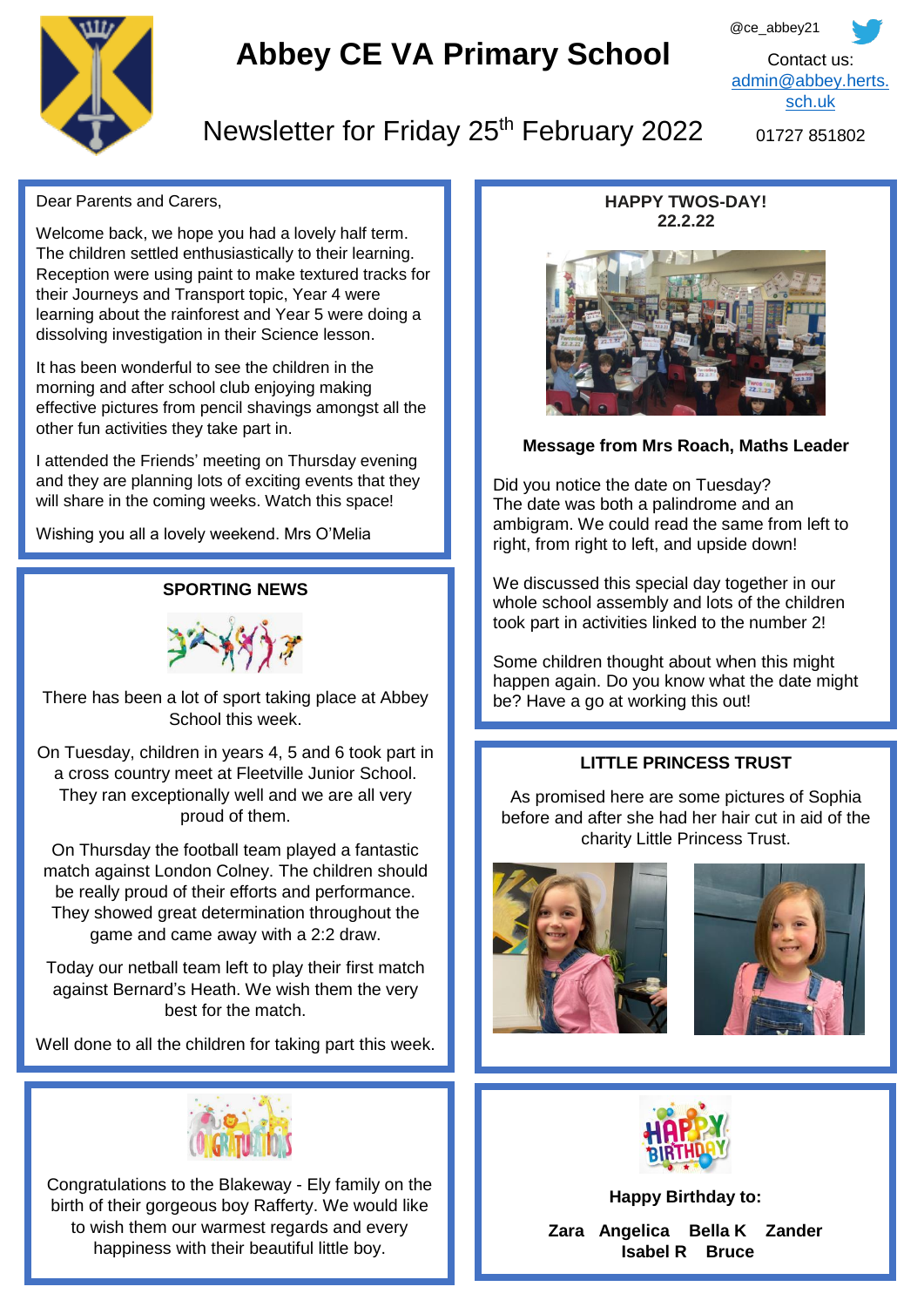## **DATES FOR YOUR DIARY**

Monday  $7<sup>th</sup>$  March – Author visit

Monday 7<sup>th</sup> March – Science Week

Thursday  $10^{th}$  March – World Book Day

Wednesday  $16<sup>th</sup>$  March – Y3 trip to Celtic Harmony

Friday  $18<sup>th</sup>$  March – Red Nose Day

Tuesday  $22<sup>nd</sup>$  March – Cake Sale after school

#### A Prayer for Ukraine

God of peace and justice. we pray for the people of Ukraine today. We pray for peace and the laying down of weapons. We pray for all those who fear for tomorrow, that your Spirit of comfort would draw near to them. We pray for those with power over war or peace, for wisdom, discernment and compassion to guide their decisions. Above all, we pray for all your precious children, at risk and in fear. that you would hold and protect them. We pray in the name of Jesus, the Prince of Peace.

Archbishop Justin Welby **Archbishop Stephen Cottrel** 



Today we shared this prayer and remembered our friends and families around the world

Please keep all the people affected in your thoughts and prayers.

# **STAR OF THE WEEK**



| <b>Reception</b>  | William – Well done for having a fantastic attitude to learning and for displaying amazing                |
|-------------------|-----------------------------------------------------------------------------------------------------------|
|                   | behaviour.                                                                                                |
| Year 1            | Evie - Well done for working hard all week and putting a lot of effort into your presentation.            |
|                   | The invitation you wrote in your English lesson was wonderful!                                            |
| Year <sub>2</sub> | <b>Olive –</b> Well done for working so hard with your writing. You have really impressed                 |
|                   | everyone with your initiative to sort the books out in our classroom. Thank you for being a<br>real star! |
| Year 3            | Harry - Well done for always putting in 100% effort into everything you do. You are a kind                |
|                   | friend and always display the Abbey values. Well done for working very hard to become a                   |
|                   | free reader.                                                                                              |
| Year 4            | <b>Dineli</b> – Thank you for being super friendly and helpful to others. Well done for always            |
|                   | working hard and trying your best.                                                                        |
| Year 5            | <b>Stanley –</b> Well done for working really hard this week and for always being prepared for            |
|                   | every lesson. Thank you for concentrating really well and thinking carefully about the                    |
|                   | content of your work.                                                                                     |
| Year 6            | <b>Soraya –</b> Well done for setting a wonderful example to the school by being a valuable               |
|                   | source of support to a younger child. Thank you for being an encouraging and enthusiastic                 |
|                   | mentor.                                                                                                   |

#### **MEETINGS**

At Abbey School, we are always happy to arrange meetings with parents when you have a matter to discuss.

In the first instance, please make an appointment with the class teacher, as they are best placed to know the details about your child and any issue that may have arisen. If, after this meeting, you wish to take the matter further, please ask the office to arrange a meeting with the Key Stage leader: Mr Yeldham for KS2 and Miss Felstead for Reception and KS1.

If you still have any outstanding issues following this meeting, a meeting can then be arranged with Miss Felstead or Mrs O'Melia.

Following the above procedures will ensure that your concerns are dealt with as promptly and efficiently as possible. Thank you

#### *Well done to everyone who tried their best this half term and worked hard to challenge themselves.* **LITTLE REMINDERS!**



Hair Accessories – for the safety and comfort of your child whilst learning, we ask that hair is neat, tidy and tied back if it is long enough to do so. Hair accessories should only be black, brown or blue. Large hair accessories are not permitted.

Climbing Equipment – A polite reminder that your children do not use the climbing equipment before or after school or walk on the bank for health and safety reasons.

Packed Lunches – please ensure your child has a healthy nut free packed lunch.